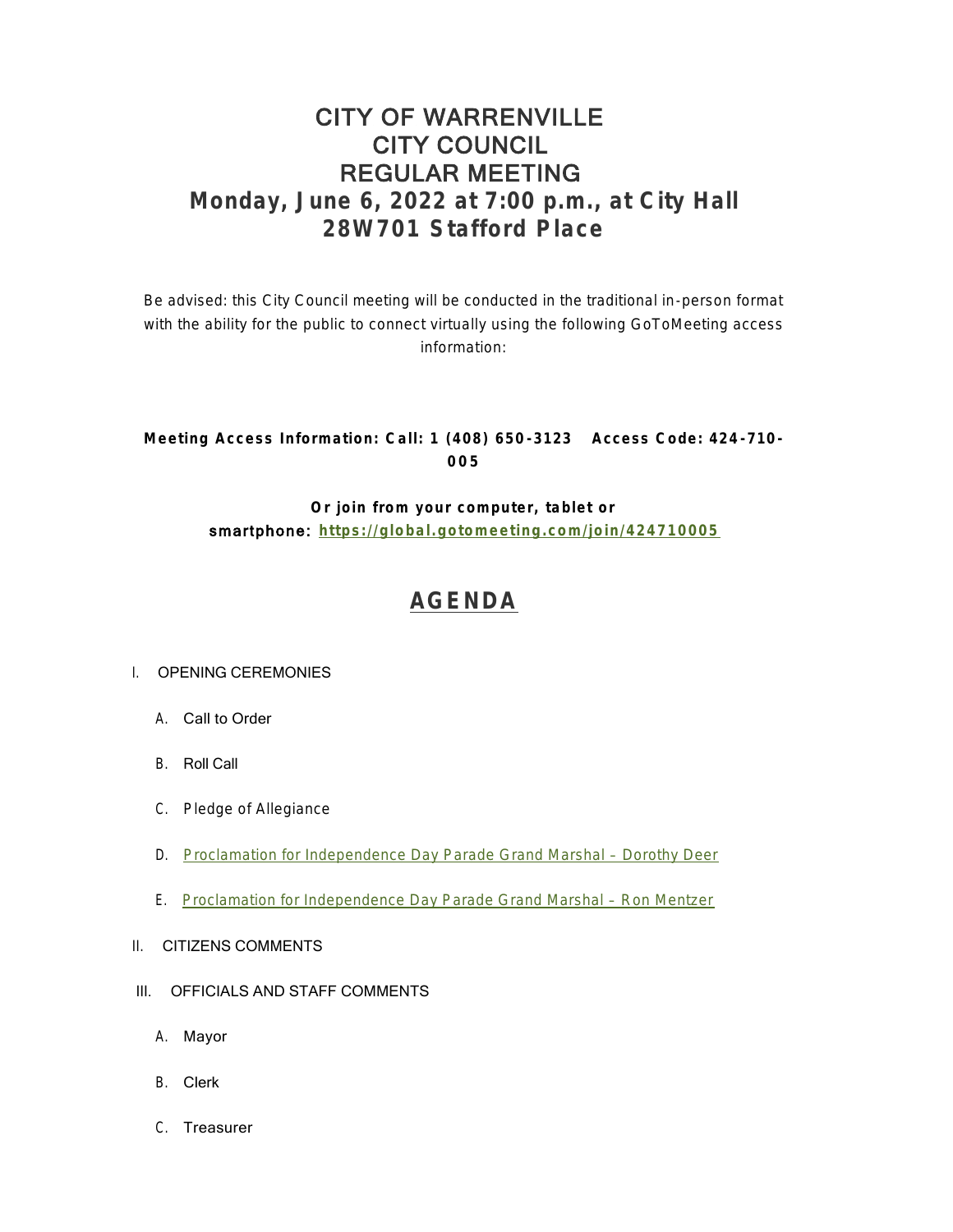- D. Aldermen
- E. Administrator
- F. Attorney
- IV. APPROVAL OF AGENDA [\(SUMMARY\)](https://www.warrenville.il.us/DocumentCenter/View/19214/06-06-22-Summary-PDF)
	- A. [Approve Agenda for the June 6, 2022, City Council regular meeting](https://www.warrenville.il.us/DocumentCenter/View/19213/06-06-22-Agenda-PDF)

#### V. APPROVAL OF MINUTES

A. [Approve minutes of the May 16, 2022, City Council regular meeting](https://www.warrenville.il.us/DocumentCenter/View/19217/VA-05-16-22-Regular-Council-Minutes-PDF)

B. [Approve minutes of the May 23, 2022, Public Safety and Finance Committee](https://www.warrenville.il.us/DocumentCenter/View/19218/VB-05-23-22-PS_F-Minutes-PDF)  meeting

### VI. CONSENT AGENDA – OMNIBUS VOTE

A. [Accept Public Safety and Finance Committee recommendation and pass resolution](https://www.warrenville.il.us/DocumentCenter/View/19219/VIA-R2022-26-Approving-Parking-and-Access-License-Agreement-with-Voegtles--PDF)  R2022-26, approving a Non-Exclusive Parking and Access License Agreement for the City-owned property located at 28W244 Warrenville Road

B. A[ccept Public Safety and Finance Committee recommendation and pass resolution](https://www.warrenville.il.us/DocumentCenter/View/19220/VIB-R2022-27-Approving-Purchase-of-Unmarked-Police-Vehicle--for-squad-205-PDF)  R2022-27, approving the purchase of one 2022 Ford Utility Police Interceptor AWD Explorer through State of Illinois contract #204 to replace Squad 205, and authorizing the purchase and installation of replacement equipment in the total amount of \$47,196.67.

C. Accept Public Safety and Finance Committee recommendation and pass resolution R2022-28, approving the purchase of three 2022 Ford Utility Police Interceptor AWD Exp[lorer vehicles, through State of Illinois Contract #204 to replace squads 211, 213, and](https://www.warrenville.il.us/DocumentCenter/View/19221/VIC-R2022-28-Approving-Purchase-of-3-Police-Squad-Vehicles-2022-PDF)  221, in the amount of \$104,050

D. [Accept staff recommendation and pass resolution R2022-29, approving the renewal](https://www.warrenville.il.us/DocumentCenter/View/19222/VID-R2022-29-Approving-Agreement-with-Christine-Charkewycz--PDF)  agreement for City Prosecutor services with Attorney Christine Charkewycz, for the period of June 1, 2022 through May 31, 2023

E. Accept staff recommendation and pass resolution R2022-30, approving an agr[eement with AT&T Corporation for use of the parking lot at 28W615 Ferry Road for](https://www.warrenville.il.us/DocumentCenter/View/19223/VIE-R2022-30-Agreement-with-ATT-for-July-3-4-Event-Parking-2022-PDF)  the July 3-4, 2022, Independence Day Celebration

F. Accept staff recommendation and pass resolution R2022-31, approving the amended Local Agency Agreement for federal participation for the Trailhead Project, whi[ch involves the cost sharing of \\$816,078.59, in federal funds, and \\$272,023.86, in](https://www.warrenville.il.us/DocumentCenter/View/19224/VIF-R2022-31-Amended-Local-Agency-Agreement-with-IDOT-for-Phase-III-Construction-Trailhead-Project-PDF)  local funds for the construction and construction engineering costs

G. Accept Public Safety and Finance Committee recommendation and authorize the